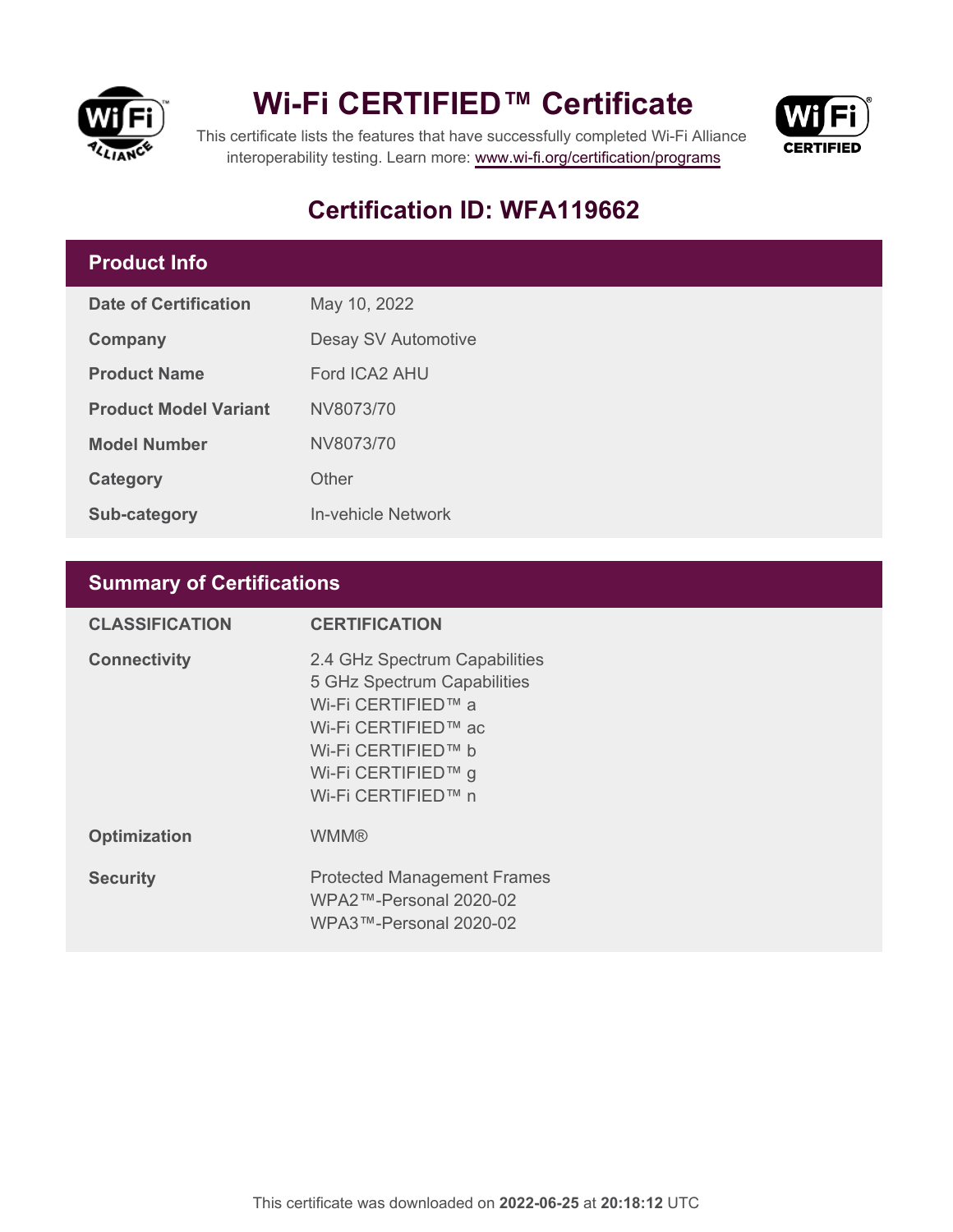

# **Wi-Fi CERTIFIED™ Certificate**

**Certification ID: WFA119662**



| <b>Role: Access Point</b>                                                                                                             |                                                                                                    |                         | Page 2 of 3            |  |  |
|---------------------------------------------------------------------------------------------------------------------------------------|----------------------------------------------------------------------------------------------------|-------------------------|------------------------|--|--|
| <b>Wi-Fi Components</b><br><b>Wi-Fi Component Operating System</b>                                                                    | <b>RF Architecture</b>                                                                             |                         |                        |  |  |
| Android8.1.0<br><b>Wi-Fi Component Firmware</b><br>A <sub>0</sub>                                                                     | <b>Bands Supported</b><br>$2.4$ GHz<br>5 GHz                                                       | Transmit (Tx)<br>1<br>1 | Receive (Rx)<br>1<br>1 |  |  |
| <b>Certifications</b>                                                                                                                 |                                                                                                    |                         |                        |  |  |
| 2.4 GHz Spectrum Capabilities                                                                                                         | Wi-Fi CERTIFIED™ b                                                                                 |                         |                        |  |  |
| 20 MHz Channel Width in 2.4 GHz                                                                                                       | Wi-Fi CERTIFIED™ g                                                                                 |                         |                        |  |  |
| <b>5 GHz Spectrum Capabilities</b><br>20 MHz Channel Width in 5 GHz<br>40 MHz Channel Width in 5 GHz<br>80 MHz Channel Width in 5 GHz | Wi-Fi CERTIFIED™ n<br><b>OBSS on Extension Channel</b><br><b>Short Guard Interval</b><br>A-MPDU Tx |                         |                        |  |  |
| <b>Protected Management Frames</b>                                                                                                    |                                                                                                    |                         |                        |  |  |
| <b>WMM®</b>                                                                                                                           |                                                                                                    |                         |                        |  |  |
| WPA2™-Personal 2020-02                                                                                                                |                                                                                                    |                         |                        |  |  |
| WPA3™-Personal 2020-02                                                                                                                |                                                                                                    |                         |                        |  |  |
| Wi-Fi CERTIFIED™ a                                                                                                                    |                                                                                                    |                         |                        |  |  |
| Wi-Fi CERTIFIED™ ac                                                                                                                   |                                                                                                    |                         |                        |  |  |
| A-MPDU with A-MSDU<br><b>MCS 8-9 Rx</b><br>Short Guard Interval                                                                       |                                                                                                    |                         |                        |  |  |